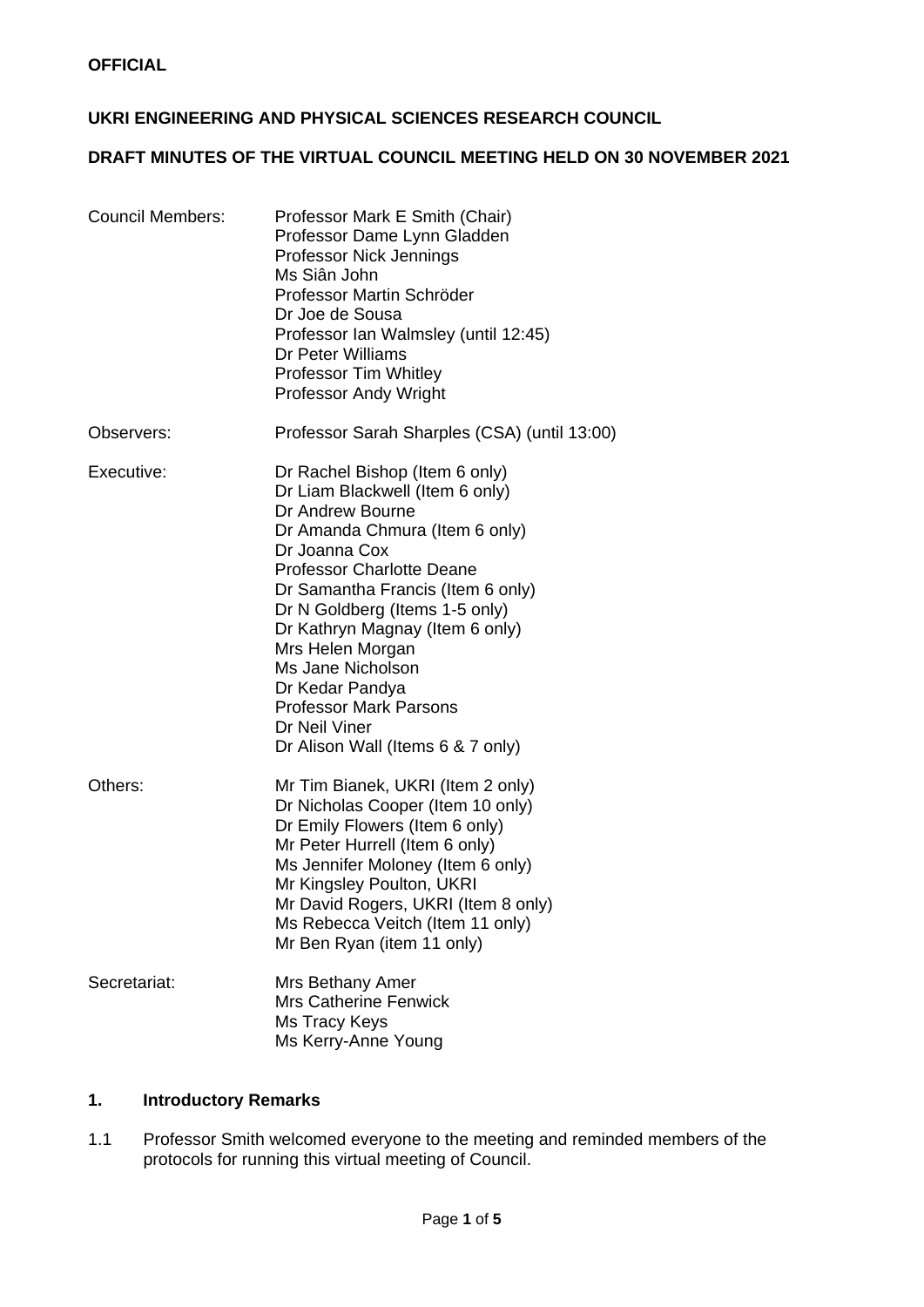# **OFFICIAL**

- 1.2 Professor Smith formally opened the meeting. Apologies had been received from Professor Stephen Belcher, Professor Alison Etheridge, and Ms Siobhan Peters. Mr Kingsley Poulton would be attending on behalf of Ms Siobhan Peters as the UKRI observer.
- 1.3 There were no new declarations of interest from Council members.

## **2. Update from UKRI Chief Operating Officer**

- 2.1 Mr Bianek, the UKRI Chief Operating Officer, gave an overview on UKRI's organisational process review. Through this review, UKRI would aim to reduce bureaucracy, simplify processes, and improve upon the current delegation of authority.
- 2.2 Council reflected on the overview and agreed that organisational excellence would be crucial to enabling scientific excellence and delivering the best outcomes for the UK. The focus on getting the organisational design correct was greatly welcomed. Council looked forward to continued updates on how this process would be considered and implemented across the whole organisation.

## **3. Draft Minutes of the Meeting on 6th October 2021**

3.1 Council agreed the record of the last meeting, with the amendment to add Professor Whitley to the attendees list. October's minutes were amended accordingly.

## **4. Actions and Matters Arising**

4.1 There were four actions from the last meeting. Council noted those that were either completed or were in hand. **Minute not included as contains exempt material, at the time of publication, under the terms of the Freedom of Information Act 2000.**

# **5. Executive Update (EPSRC 22-21)**

- 5.1 The Executive Update covered a wide range of topics. Mrs Morgan began this session by providing Council with an EPSRC financial update.
- 5.2 Council received an update on the National AI Strategy from Dr Pandya. EPSRC colleagues were pleased to have contributed significantly to the development of the UKRI Artificial Intelligence Programme. Discussions centred around how this strategy had been converted into a comprehensive UKRI programme. Council noted the political context where several Government reviews such as the Integrated Review, Innovation Strategy and Spending Review have influenced activity in this area. Council thanked EPSRC colleagues for their hard work. Council also noted that this programme would be subject to Spending Review settlement outcomes, and to achieve the ambitious outcomes proposed, Government would need to provide a significant financial uplift to UKRI.
- 5.3 Dr Kedar Pandya also provided an update on COP26. Council recognised that EPSRC and UKRI colleagues had worked extremely hard in supporting COP26. EPSRC had worked together with the UKRI team, Government, business, and academic partners to showcase where the UK's engineering, computer science, mathematical and physical sciences contributions play a critical role in achieving international objectives for environmental sustainability. Council was impressed by UKRI's COP26 involvement and commended the effort of a wide range of EPSRC colleagues who had so impressively contributed. An Engineering Net Zero showcase is planned for June 2022 and Council will be invited to provide input with the option of an informal sub-group of Council being set up to help steer the event.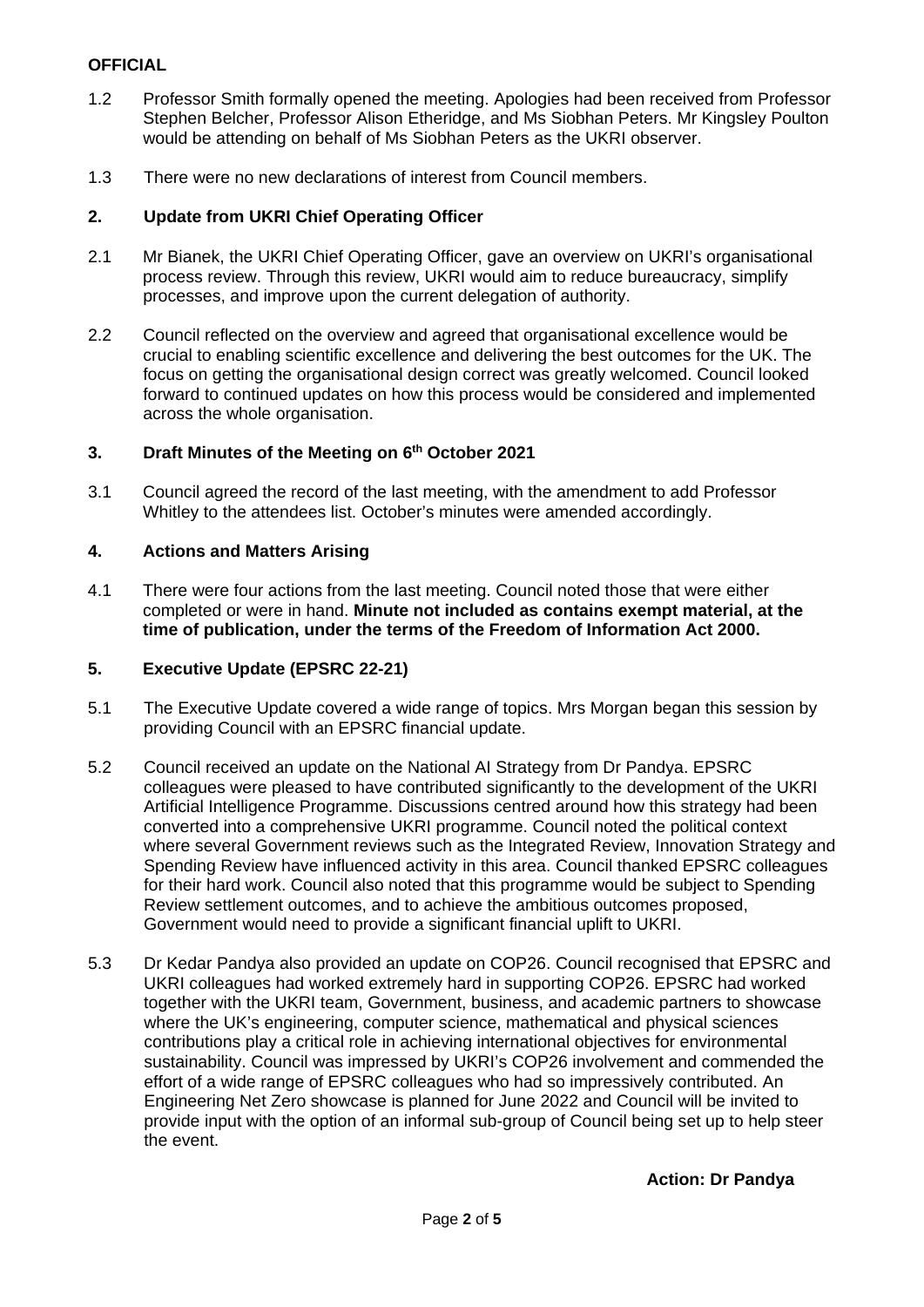5.4 Ms Jane Nicholson provided an update on Digital Infrastructure, noting the UKRI activity in the area which has a three-phased approach between now and FY 27/28. A fuller paper would be brought to Council at a future meeting.

## **Action: Ms Nicholson**

- 5.5 Professor Walmsley provided an update to Council on the November UKRI Board and Council Conference, which several Council members had attended. Topics were wide ranging, and Council thanked UKRI for arranging the discussions.
- 5.6 Professor Gladden updated on Council member recruitment. It was noted that candidates had now been recommended for appointment starting April 2022. The final step was for the UKRI Remuneration Committee to ratify the recommendations. Council members extended thanks to the recruitment panel for all their hard work.

## **6. Delivery Plan Progress Q2 2021-22**

- 6.1 Dr Bourne provided an overview of the progress made against the EPSRC Delivery Plan during quarters one and two of the financial year 2021/2022. Council was reminded that there were twelve priority areas in total, and that six were discussed in May 2021. During this session Council discussed the remaining areas: Productive Nation, Connected Nation, Excellence in People, Enhancing Business Engagement, Research Infrastructure and Managing our Portfolio and Priorities.
- 6.2 When Council reconvened, they briefly reflected on the session. Council welcomed the update on the progress of the areas and thanked EPSRC colleagues for their work in compiling an extensive and interesting range of narratives for the case studies. Council suggested that it would be worth thinking about broader uses for the information compiled. They suggested using this to engage a wide range of audiences, including key stakeholders, and showcase the benefits of EPSRC-funded research to delivering Government priorities along with UK social and economic prosperity.

## **7. Race Equality – Community Engagement and Next Steps**

- 7.1 Dr Wall provided an update on the UKRI Equality, Diversity and Inclusion (EDI) Strategy, which would be published for consultation in December 2021 (now scheduled for early January 2022). Once published, the EPSRC EDI Strategic Advisory Group would be convened to discuss the draft strategy.
- 7.2 Council were then updated on the outcome of community engagement on the underrepresentation of ethnic minority researchers in our portfolio, peer review, and advisory processes. Through a series of engagements, EPSRC had captured both quantitative and qualitative data about how disadvantaged communities view their opportunities within the R&I system. From this work, EPSRC proposed a series of actions for the next few years, the purpose of which would be to ensure that the research system underpinned by EPSRC is as diverse and inclusive as possible. Council agreed the actions and encouraged EPSRC to ensure these actions would be open to discussion and scrutiny from communities of ethnic minority researchers.
- 7.3 Council thanked EPSRC colleagues for the work that went into this. They also emphasised the importance of ensuring that the topics were fully understood by all colleagues within the organisation to ensure that staff could interact with the community in a way that assured our community of EPSRC's cross-organisational acceptance and understanding. Council would welcome an opportunity to comment on the updated EPSRC EDI action plan at a future meeting.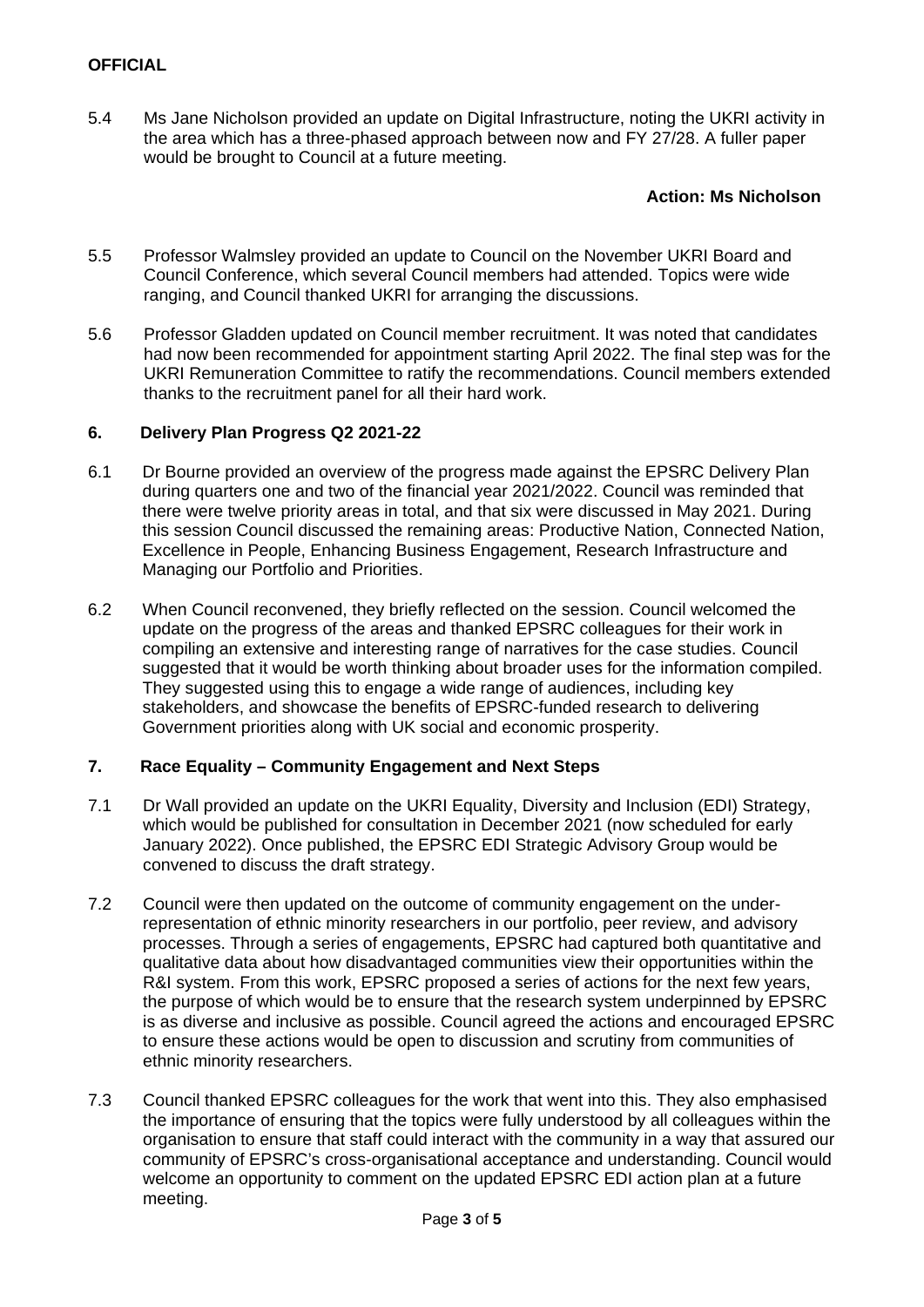#### **8. Council Spending Review Allocations**

8.1 Mr Rogers, UKRI Deputy Director for Investment Strategy, gave an update on the Council Spending Review allocations, reflecting a three-year settlement would be welcomed to enable longer term planning.

#### 8.2 **Minute not included as contains exempt material, at the time of publication, under the terms of the Freedom of Information Act 2000.**

#### **9. Developing the Balance of the Portfolio Post-Spending Review**

- 9.1 Dr Nicholson, Dr Pandya, and Dr Bourne updated Council on post-Spending Review plans for the EPSRC portfolio, with a particular focus on the next Financial Year. The portfolio was framed using the emerging EPSRC strategy, which had been previously endorsed by Council. As well as providing the vision and ambition for the strategy, Council were provided with examples of cross-council working, opportunities to build partnerships with Government, industry and others, and highlighted specific engineering and physical science contributions.
- 9.2 Council were asked to suggest what they might need in order to facilitate further discussion on this topic. **Minute not included as contains exempt material, at the time of publication, under the terms of the Freedom of Information Act 2000.**

## **ACTION: Dr Nicholson**

# **10. EPSRC Delivery Plan Development**

- 10.1 Dr Cox updated Council on EPSRC's ongoing preparation of a Delivery Plan, which had been discussed at the previous day's Strategic Advisory Network conference. During this session, Council was asked to provide input into the Delivery Plan "blueprint". This document will show how EPSRC's strategy and planned activities would deliver the UKRI strategy. UKRI would initially use these blueprints to inform the Spending Review allocations process. The blueprints would also form the basis of EPSRC's final Delivery Plan.
- 10.2 Council were asked to discuss the current draft Delivery Plan blueprint, focusing on whether it made a clear, confident case for investment in EPSRC, and whether priorities and activities were mapped effectively against UKRI strategy, noting the link to the Spending Review allocations process. Council endorsed the document and suggested updates to strengthen the key points within it.

## **ACTION: Dr Cox**

## **11. UK Committee on Research Integrity Update**

- 11.1 UKRI Head of Research Integrity, Ms Rebecca Veitch, updated Council members on progress establishing the UK Committee on Research Integrity (UK CORI). UK CORI is being set up by UKRI following a House of Commons Science and Technology Select Committee recommendation made in 2018, to establish a committee with formal responsibility for promoting research integrity in the UK.
- 11.2 Council suggested priority areas and gave advice on how to raise awareness for UK CORI. They noted the strong response to calls for recruitment to UK CORI thus far. Council